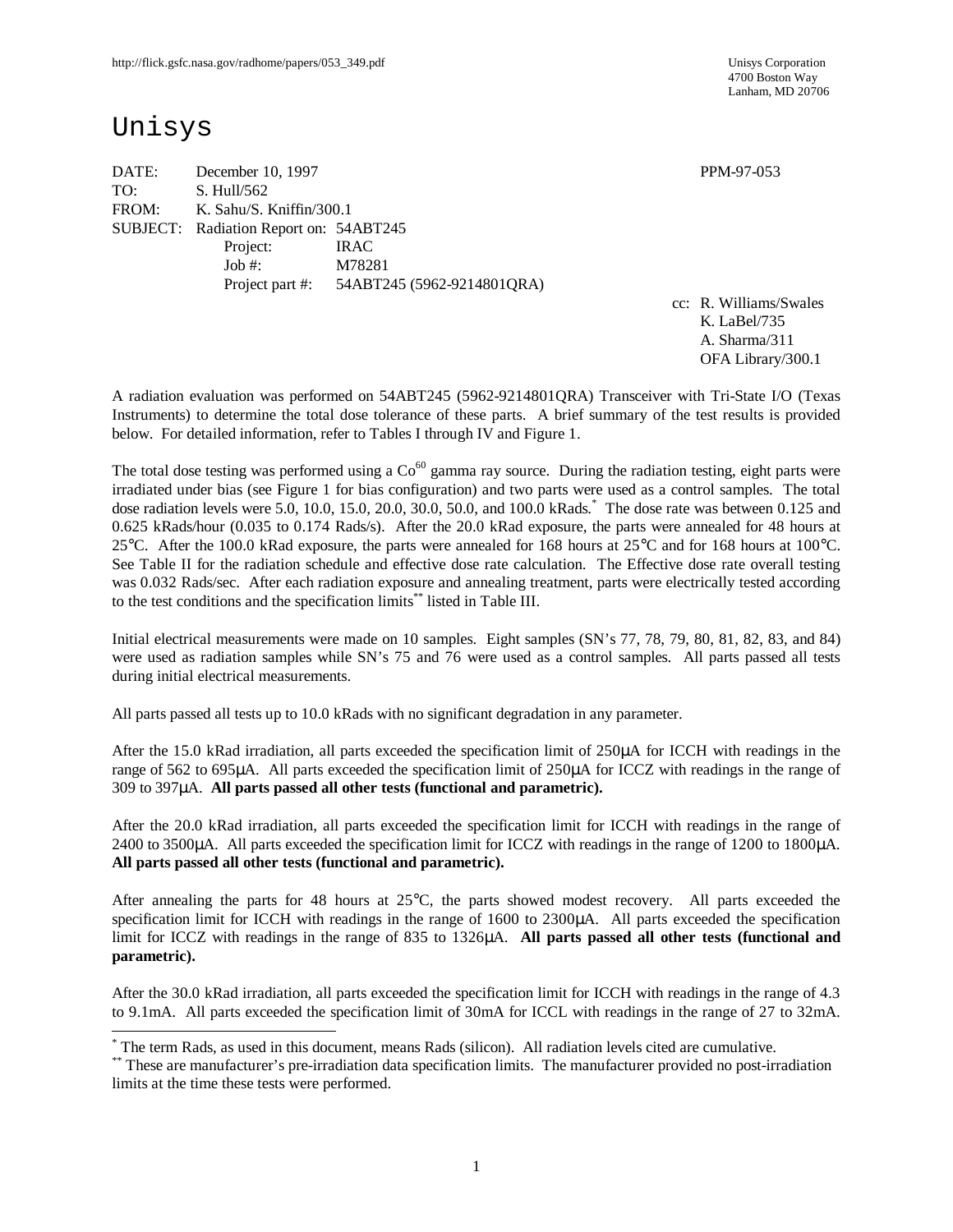All parts exceeded the specification limit for ICCZ with readings in the range of 2.1 to 4.5mA. **All parts passed all other tests (functional and parametric).**

After the 50.0 kRad irradiation, all parts exceeded the specification limit for ICCH with readings in the range of 9.2 to 12.3mA. All parts exceeded the specification limit for ICCL with readings in the range of 30 to 32mA. All parts exceeded the specification limit for ICCZ with readings in the range of 4.1 to 6.1mA. **All parts passed all other tests (functional and parametric).**

After the 100.0 kRad irradiation, all parts exceeded the specification limit for ICCH with readings in the range of 20.9 to 26.0mA. All parts exceeded the specification limit for ICCL with all readings greater than 32mA. All parts exceeded the specification limit for ICCZ with readings in the range of 10.6 to 13.7mA. **All parts passed all other tests (functional and parametric).**

After annealing the parts for 168 hours at 25°C, parts showed some recovery in ICCH, ICCL, and ICCZ however, two parts fell below the specification limit of -20μA for IOZH with readings of -22 and -25μA. The readings for ICCH, ICCL and ICCZ were in the ranges of 7.3 to 12.6mA, 30 to 32mA, and 3.6 to 6.3mA respectively. **All parts passed all other tests (functional and parametric).**

After annealing the parts for 168 hours at 100°C, parts showed no rebound effects.

Table IV provides a summary of the test results with the mean and standard deviation values for each parameter after each irradiation exposure and annealing step.

Any further details about this evaluation can be obtained upon request. If you have any questions, please call me at (301) 731-8954.

### \_\_\_\_\_\_\_\_\_\_\_\_\_\_\_\_\_\_\_\_\_\_\_\_\_\_\_\_\_\_\_\_\_\_\_\_\_\_\_\_\_\_\_\_\_\_\_\_\_\_\_\_\_\_\_\_\_\_\_\_\_\_\_\_\_\_\_\_\_\_\_\_\_\_\_\_\_\_\_\_\_\_\_\_\_\_\_\_\_\_\_\_ ADVISORY ON THE USE OF THIS DOCUMENT

The information contained in this document has been developed solely for the purpose of providing general guidance to employees of the Goddard Space Flight Center (GSFC). This document may be distributed outside GSFC only as a courtesy to other government agencies and contractors. Any distribution of this document, or application or use of the information contained herein, is expressly conditional upon, and is subject to, the following understandings and limitations:

(a) The information was developed for general guidance only and is subject to change at any time;

(b) The information was developed under unique GSFC laboratory conditions which may differ substantially from outside conditions;

(c) GSFC does not warrant the accuracy of the information when applied or used under other than unique GSFC laboratory conditions;

(d) The information should not be construed as a representation of product performance by either GSFC or the manufacturer;

(e) Neither the United States government nor any person acting on behalf of the United States government assumes any liability resulting from the application or use of the information.

Figure 1. Radiation Bias Circuit for 54ABT245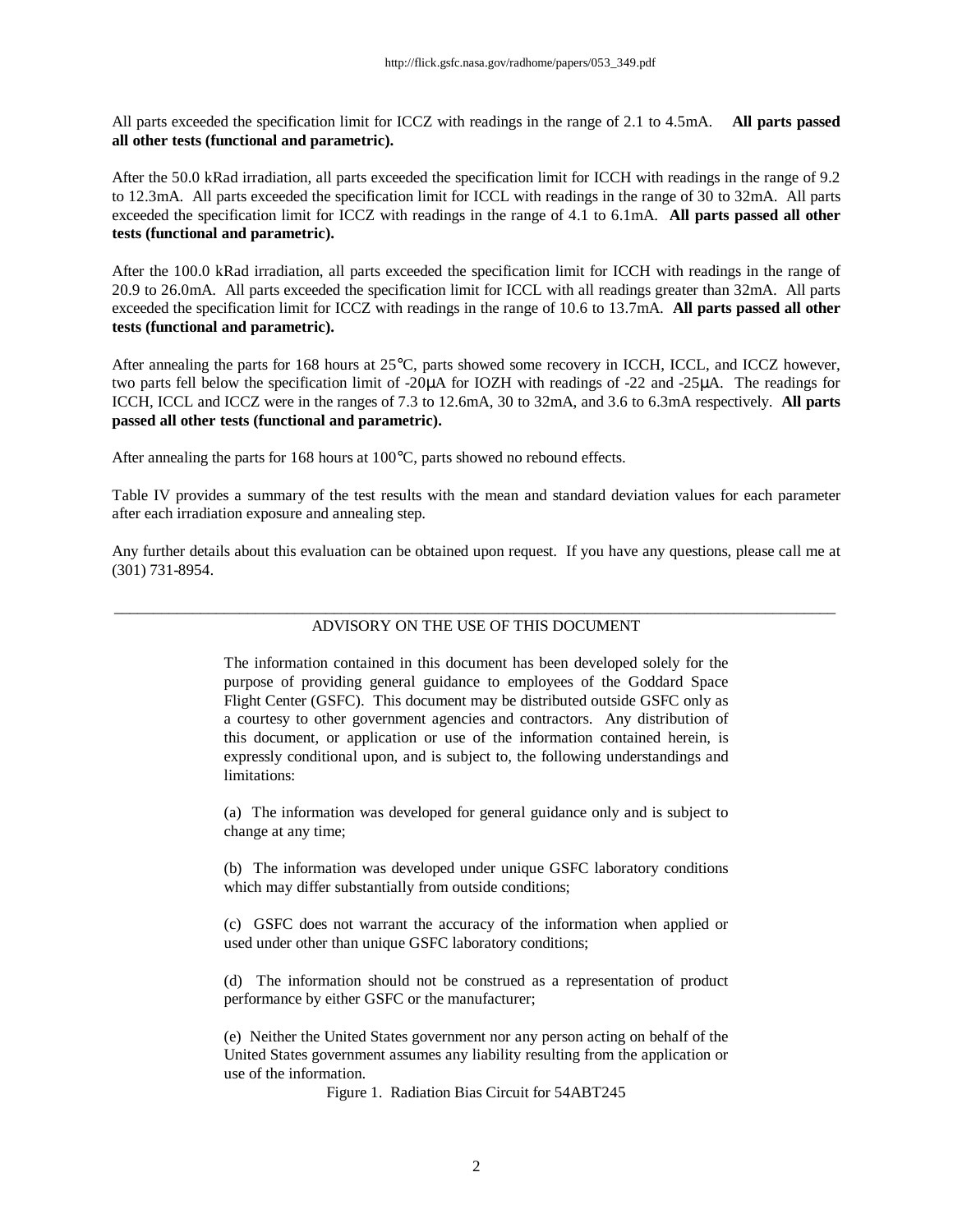



1. Resistors are  $2k\Omega \pm 5\%$ ,  $\frac{1}{4}W$ .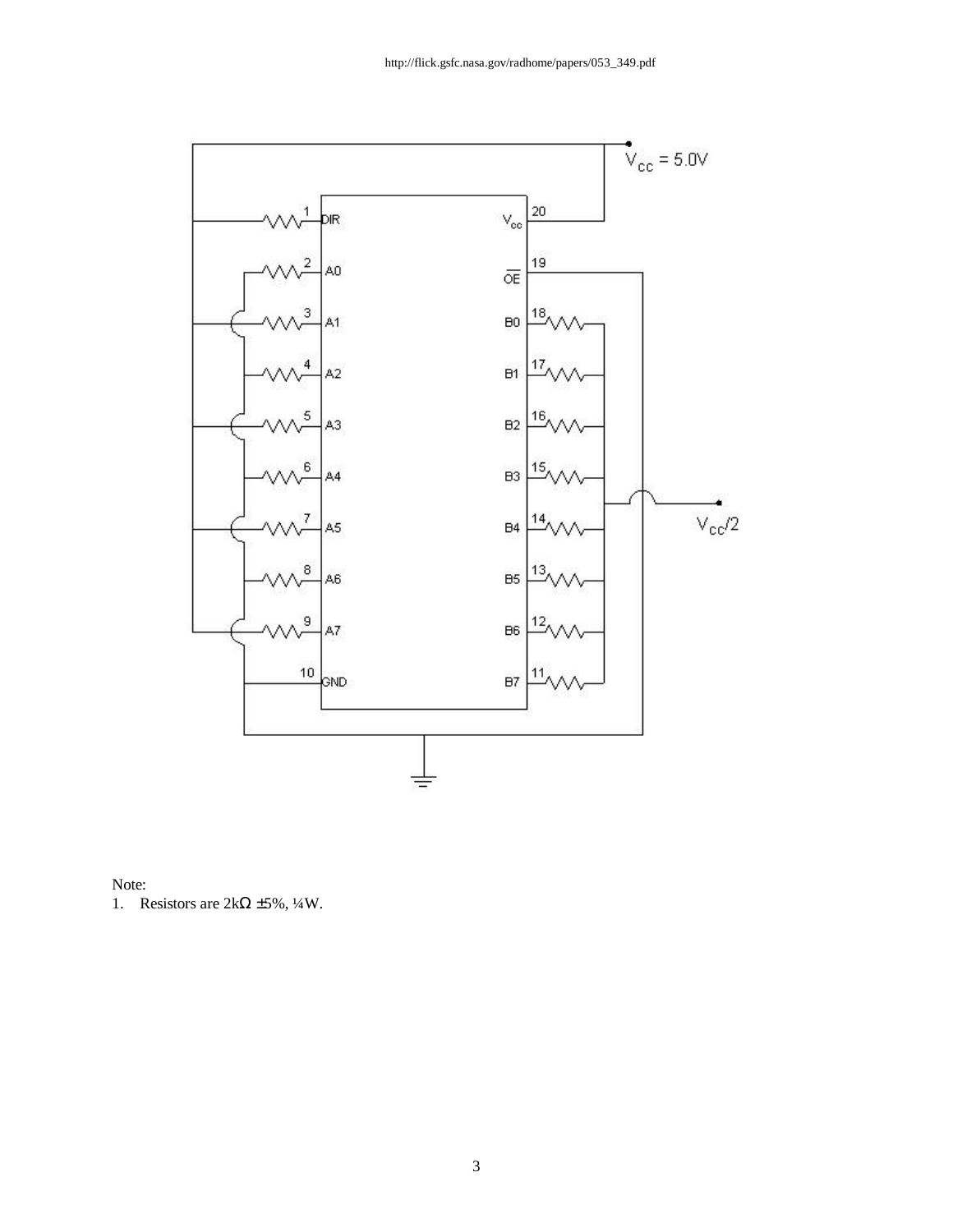| Generic Part Number:                        | 54ABT245                           |
|---------------------------------------------|------------------------------------|
| <b>IRAC Part Number</b>                     | 54ABT245                           |
| Charge Number:                              | M78281                             |
| Manufacturer:                               | <b>Texas Instruments</b>           |
| Lot Date Code (LDC):                        | 9717                               |
| <b>Quantity Tested:</b>                     | 10                                 |
| Serial Number of Control Samples:           | 75, 76                             |
| <b>Serial Numbers of Radiation Samples:</b> | 77, 78, 79, 80, 81, 82, 83, and 84 |
| <b>Part Function:</b>                       | Transceiver with tri-state I/O     |
| Part Technology:                            | Bipolar                            |
| Package Style:                              | 20 Pin DIP                         |
| Test Equipment:                             | AD540                              |
| Test Engineer:                              | D. Davis                           |

## TABLE I. Part Information

• No radiation tolerance/hardness was guaranteed by the manufacturer for this part.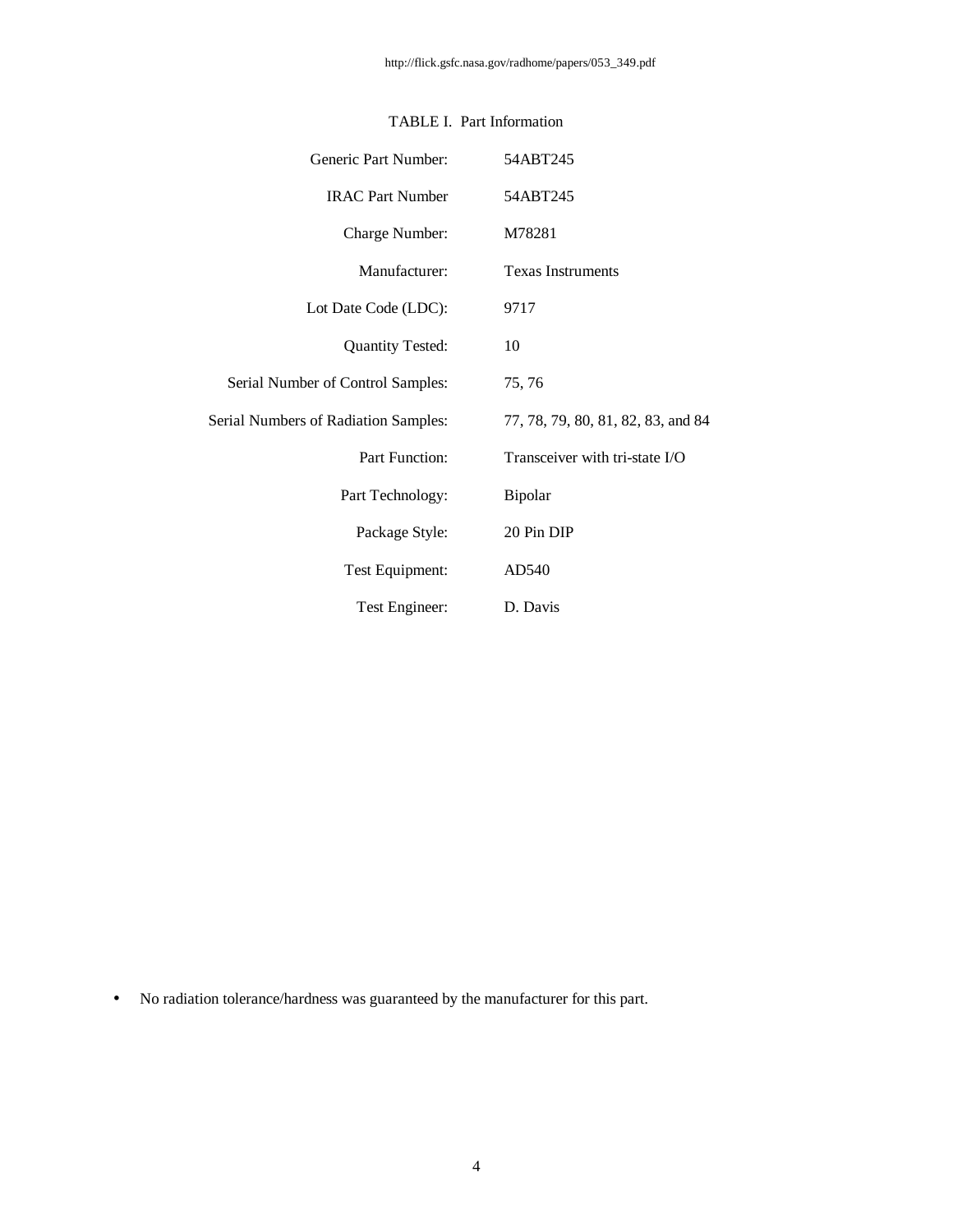| TABLE II. Radiation Schedule for 54ABT245 |  |
|-------------------------------------------|--|
|                                           |  |
|                                           |  |
|                                           |  |
|                                           |  |
|                                           |  |
|                                           |  |
|                                           |  |
|                                           |  |
|                                           |  |
|                                           |  |
|                                           |  |

Effective Dose Rate = 100,000 RADS/36 DAYS=115.7 RADS/HOUR=0.032 RADS/SEC The effective dose rate is lower than that of the individual radiation steps as it takes into account the interimannealing step.

The interim annealing following the 20.0 kRad step was added due to degradation in the parts. The addition of an interim annealing step better simulates the space environment's lower dose rate for very sensitive devices. This may allow the parts to show satisfactory performance at higher doses or indicate that the part can not be used beyond the previous dose level.

PARTS WERE IRRADIATED AND ANNEALED UNDER BIAS, SEE FIGURE 1.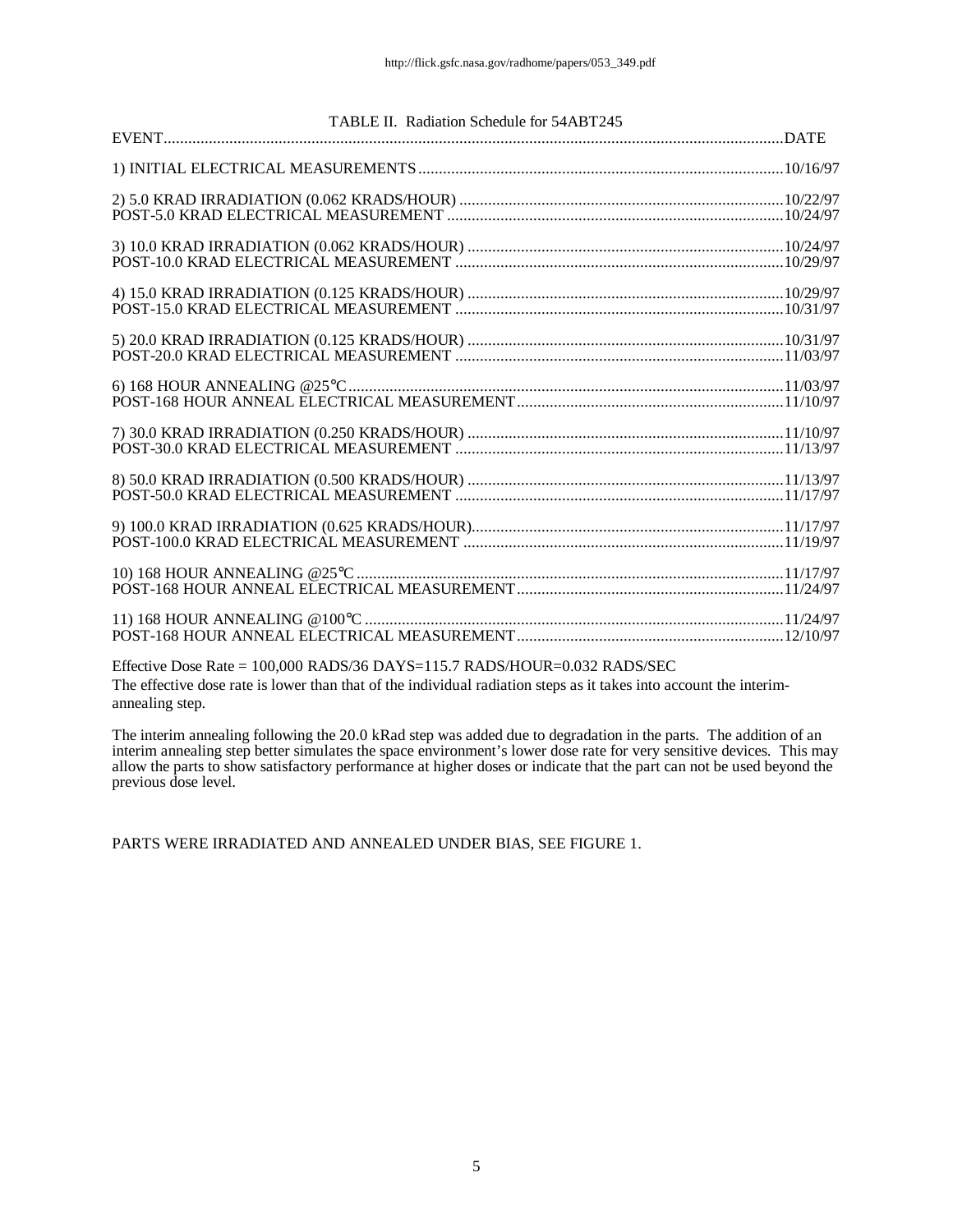| <b>Test</b>    |                  |                                                                                | Spec.        | Lim. |
|----------------|------------------|--------------------------------------------------------------------------------|--------------|------|
| #              | <b>Parameter</b> | <b>Units Test Conditions</b>                                                   | min          | max  |
| $\mathbf{1}$   | VOH1             | $V V_{IN} = 2.0V$ or 0.8V, $I_{OH} = -3mA$ , $V_{CC} = 4.5V$                   | 2.5          | 4.5  |
| $\overline{2}$ | VOH <sub>2</sub> | $V/V_{IN} = 2.0V$ or 0.8V, $I_{OH} = -3mA$ , $V_{CC} = 5.0V$                   | 2.0          | 4.5  |
| 3              | VOH3             | $V V_{IN} = 2.0V$ or 0.8V, $I_{OH} = -24mA$ , $V_{CC} = 4.5V$                  | 2.0          | 4.5  |
| $\overline{4}$ | VOL1             | $mV V_{IN} = 2.0V$ or 0.8V, $I_{OH} = 48mA$ , $V_{CC} = 4.5V$                  | $\mathbf 0$  | 500  |
| 5              | VOL2             | $mV/V_{IN} = 2.0V$ or 0.8V, $I_{OH} = 48mA$ , $V_{CC} = 4.5V$                  | $\mathbf{0}$ | 500  |
| 6              | VOL3             | $mV V_{IN} = 2.0V$ or 0.8V, $I_{OH} = 48mA$ , $V_{CC} = 4.5V$                  | $\mathbf{0}$ | 550  |
| $\overline{7}$ | <b>IIH</b>       | $mN = V_{\text{CC}}$ , $V_{\text{CC}} = 5.5V$                                  | $-100$       | 100  |
| 8              | ШL               | $mN$ $V_{IN}$ = GND, $V_{CC}$ = 5.5V                                           | -100         | 100  |
| 9              | <b>IOZH</b>      | <b>nn</b> $ V_{IN} = V_{IH}$ or $V_{II}$ , $V_{IH} = 2.0V$ , $V_{II} = 0.8V$ , | $-20.0$      | 20.0 |
|                |                  | $ V_{\text{OUT}} = 2.7V, V_{\text{CC}} = 5.5V$                                 |              |      |
| 10             | IOZL             | $mA V_{IN} = V_{IH}$ or $V_{II}$ , $V_{IH} = 2.0V$ , $V_{II} = 0.8V$ ,         | $-20.0$      | 20.0 |
|                |                  | $ V_{\text{OUT}}  = 0.5V, V_{\text{CC}} = 5.5V$                                |              |      |
| 11             | <b>ICCH</b>      | $mA$ $V_{IN}$ = $V_{CC}$ or GND, $I_{OUT}$ = 0A, $V_{CC}$ = 5.5V               | $\mathbf 0$  | 250  |
| 12             | ICCL             | $mA V_{IN} = V_{CC}$ or GND, $I_{OUT} = 0A$ , $V_{CC} = 5.5V$                  | $\mathbf 0$  | 30   |
| 13             | ICCZ             | $mA V_{IN} = V_{CC}$ or GND, $I_{OUT} = 0A$ , $V_{CC} = 5.5V$                  | $\bf{0}$     | 250  |

## Table III. Electrical Characteristics of 54ABT245 /1

| <b>Functional Tests</b> |       |                 |       |           |  |  |  |  |  |  |  |
|-------------------------|-------|-----------------|-------|-----------|--|--|--|--|--|--|--|
| Test #                  | 'cc   |                 | ΊH    | Frequency |  |  |  |  |  |  |  |
|                         | 4.50V | $0.0\mathrm{V}$ | 4.50V | 1.000MHz  |  |  |  |  |  |  |  |
|                         | 5.00V | $0.0\mathrm{V}$ | 5.00V | 1.000MHz  |  |  |  |  |  |  |  |
|                         | 5.50V | $0.0\mathrm{V}$ | 5.50V | 1.000MHz  |  |  |  |  |  |  |  |

#### Note:

1/ These are the manufacturer's non-irradiated data sheet specification limits. No post-irradiation limits were provided by the manufacturer at the time the tests were performed.